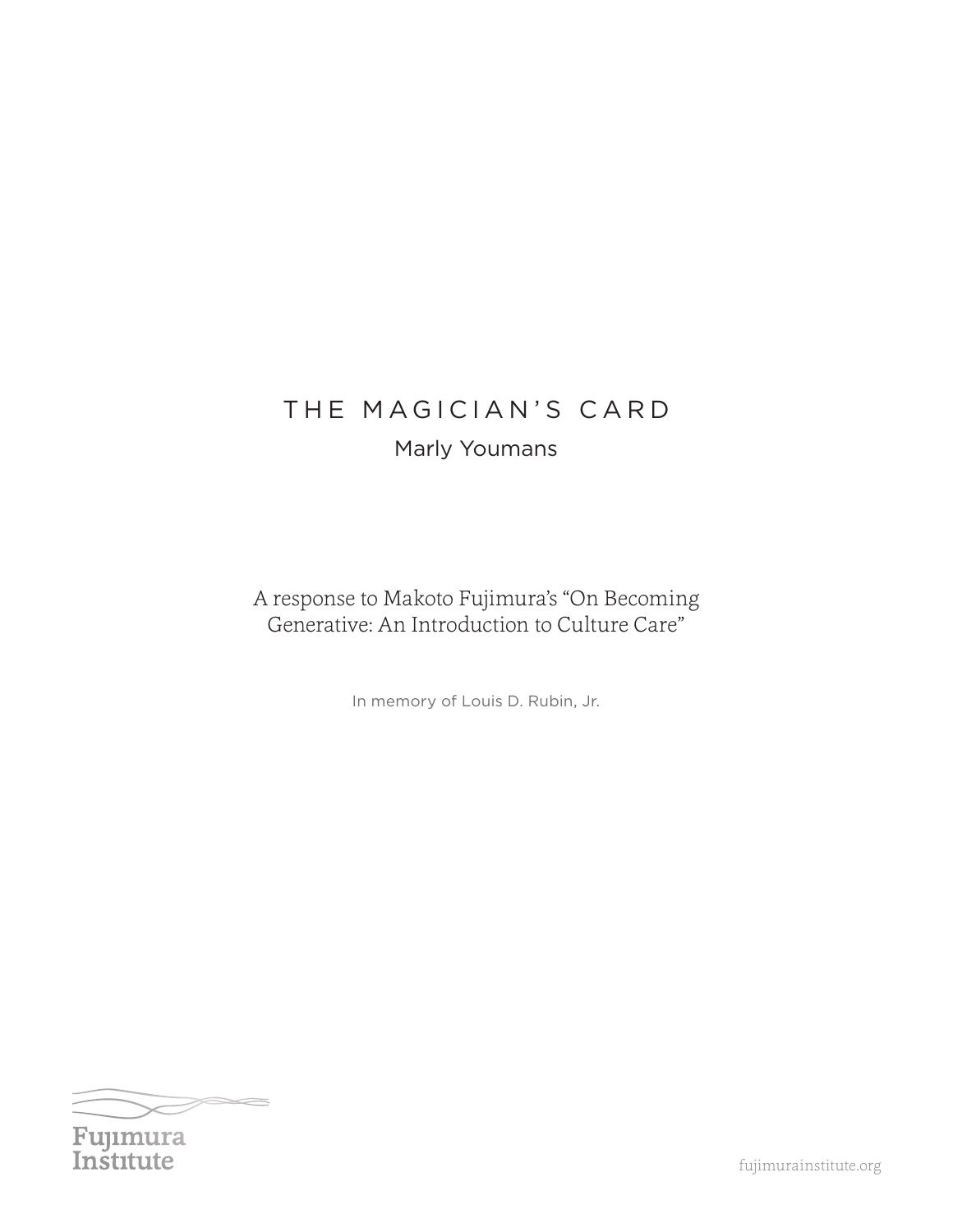### L'A M O U R EUX

1

In the Tarot of Marseille, this card shows the Lover caught between two women, one crowned with laurel.

Once, long ago, there was a young woman who lived in a house of beautiful cards. She had fastened them together with spit and ribbons and thorns, and she lived in the house with its bright pictures happily for a time. If she tired of her work, she could wander about, looking at the Lovers and the Magician, the Empress and Emperor, the Chariot, the Tower, the Star, the Moon, and the Sun. Usually she averted her eyes from Death, the Hanged Man, and the Wheel of Fortune, and only occasionally did she pause to look at the Fool with his little dog as he stepped merrily over the edge of the cliff. She identified with the Fool, and she didn't like to see him about to tumble into the abyss, accompanied by his dancing dog and his bindle. Although fond of the cards, she never thought to use than for fortunetelling; what did she need with fortunes when her present was so fair? It was the beauty and symbols of the cards that she loved, passed down through time.

The young woman had a true love—so it was said by everyone—and she had a cat. As happens so often in a life, the one with fur proved the more faithful, which is why if your own true love turns out to be a Hans the Hedgehog or an enchanted Beast or a Puss 'n Boots, you ought to be content with things as they are. If you still don't know why you should be satisfied, just think about Bluebeard, a very human lover, and how there are more ways than one to remove a young woman's heart. Bluebeard was a genuine modern man, a collector of valuables: and so the young woman's true lover proved.

She looked at the Lover card, seeing that the image was about choices, and that her true love had made other choices. For her, it was the end and it was the beginning. For she, too, would make choices. The loss of him meant that she traveled far away and chose a fresh occupation. Later on, she said "no" when the Lover called once more. She discovered what she had not known until he asked, that she could not breathe in a tower of thorns any more, no matter how she loved him. Then she learned to juggle, keeping the star and sun and moon and planets in the air while the onlookers watched, dazzled or bored or longing to learn. And she bent closer to a thread of words, spinning them until the distaff danced while the little cat chased thrums at her feet.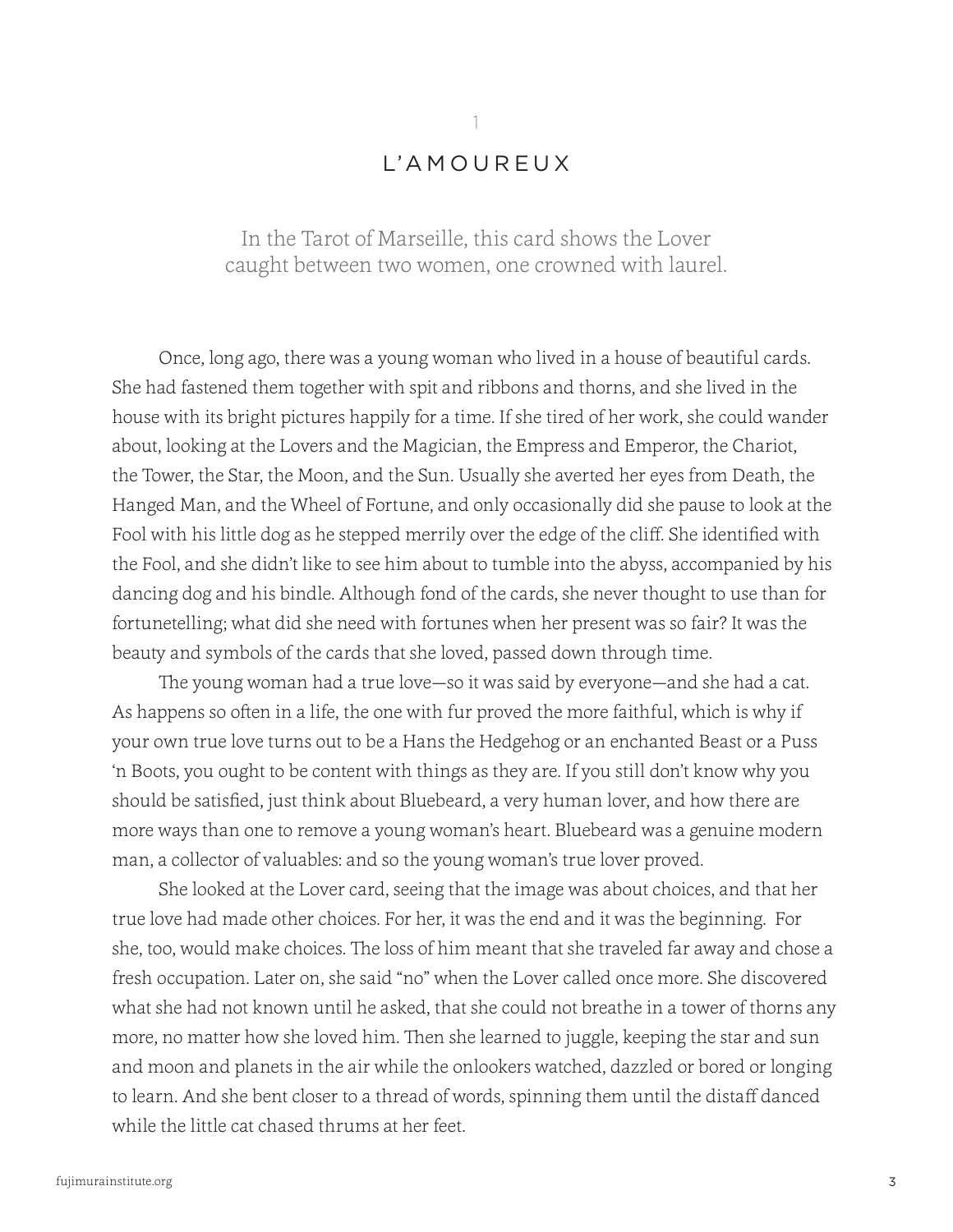#### THE BATALEURE, OR THE MAGICIAN

2

The journey in the tarot is sometimes seen as the Magician's journey, the story of a creative and powerful person who possesses the wand, the chalice, the pentacle, and the sword. Lifting a scepter, the Magician nevertheless points to the earth, signaling the mystic stance, 'As above, so below.'

Of course, I was that young woman who lived in a house of thorns without realizing, and I ran away to teach and write in a distant place. But before I could do so, I had to find a high perch from which to spy a spot for a new nest, even though the whole world seemed a watery waste with no place to land. I returned to Chapel Hill, where I had been in school, and was given a few literature courses to teach in the fall. That left a summer to cross with no income.

And here a great friend to my young life and my writing stepped in.

I had been teaching part-time but was clearly between jobs and barely out of school, but he finagled and managed to give me a spot with a stipend in his NEH summer seminar. He picked me up out of the sea where I was busily bobbing and perhaps drowning rather than waving, and set my feet on land. I had never been his student. Not even once. I used to go by and talk to him because he was so bright and interesting and forceful. His curmudgeon mask, his pipeweed fuss, his passion for literature, his heart of gold: all of these things appealed to me.

Looking back, I see the young woman who was me crossing a kind of borderlands between one realm of life and another. I see her sometimes agonized and night-desperate, and yet all I feel now is gratitude for one man's help. He died so recently that I can still number the days, but even when the days grow longer, I won't forget my thanks.

In that summer course, I wrote about a poet I admired but did not know personally—I say that just in case poets I did know then should ever read these words! Let's call him Master X. One day, meeting with my seminar director, I was surprised when he waved his pipe in the air, released a few magical wisps and spirals of smoke, and pronounced, "You know, your poetry is better than Master X's poetry."

Earlier he had read some of my published poems and then asked to see more, and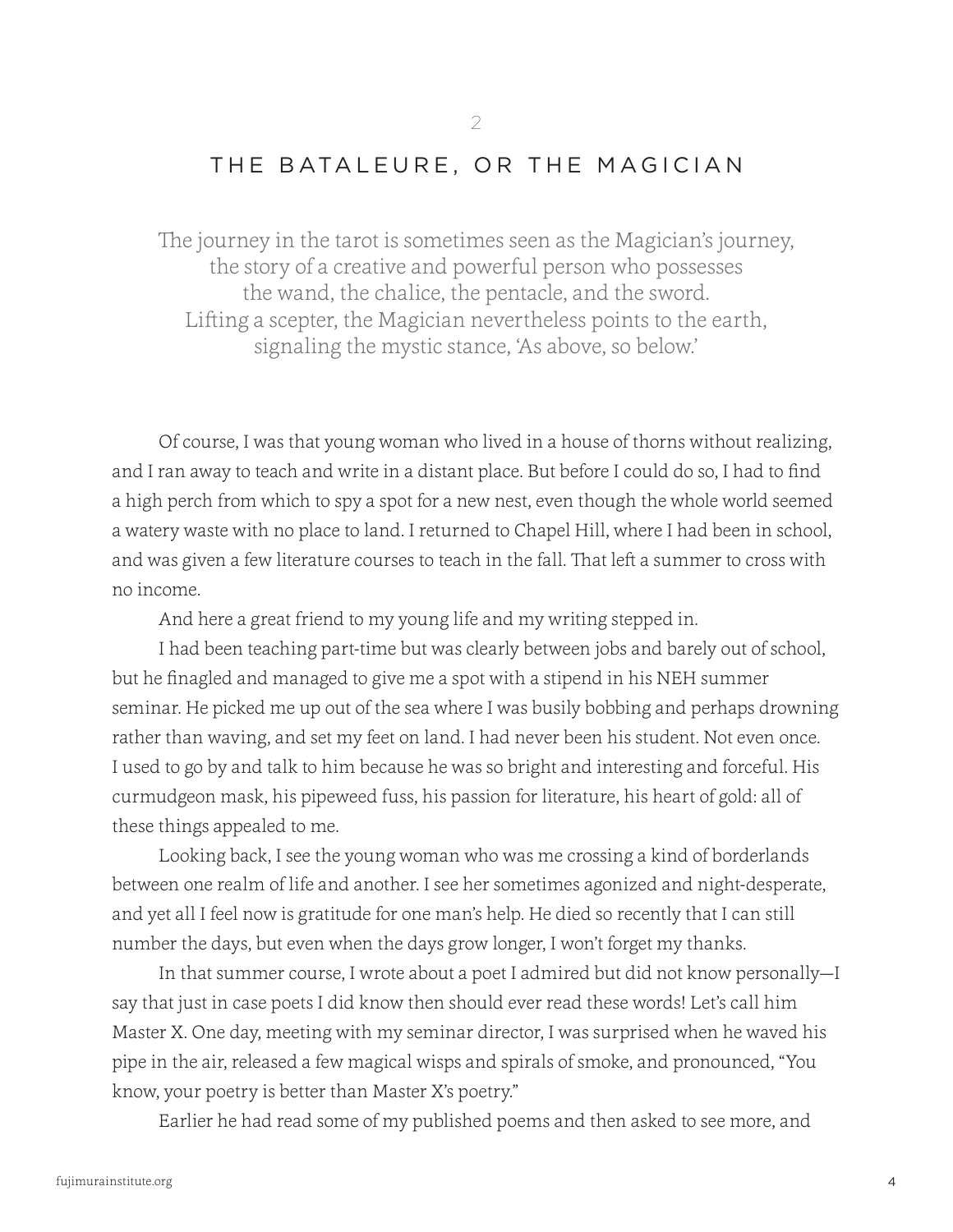now he was saying something so strong and judgmental that it floated my little peapod of a boat for a long time. I kept it as a secret in my heart, and it helped me through some hard days that summer. I have no idea if he knew how much those words would mean to me, or if he understood that I was far more dedicated to making art from words than I would admit to anyone. I never asked him. But his opinion mattered very much to me.

I am not the only poet and writer he encouraged. Sprinkled across the South and elsewhere in this country are writers he taught or encountered when they were young people whose writing he judged to be promising or students whose work he shaped as a teacher or an editor.

He wrote and published many books of various sorts, including novels and memoirs. But his calling was never solely about his work and his own accomplishments, though these were large enough to content most men. He was always passing magic to a new generation of wordsmiths.

No doubt he said many things that writers here and there recall as words that gave them encouragement in their apprenticeship—unexpected moments of judgment, words sown on the air that planted a seed and were fruitful. Particularly in the South, he was responsible for nurturing generations of writers. He didn't pass a magic wand to one person; he had a cartload of them to hand out, and is credited with establishing the school of study we call Southern Literature.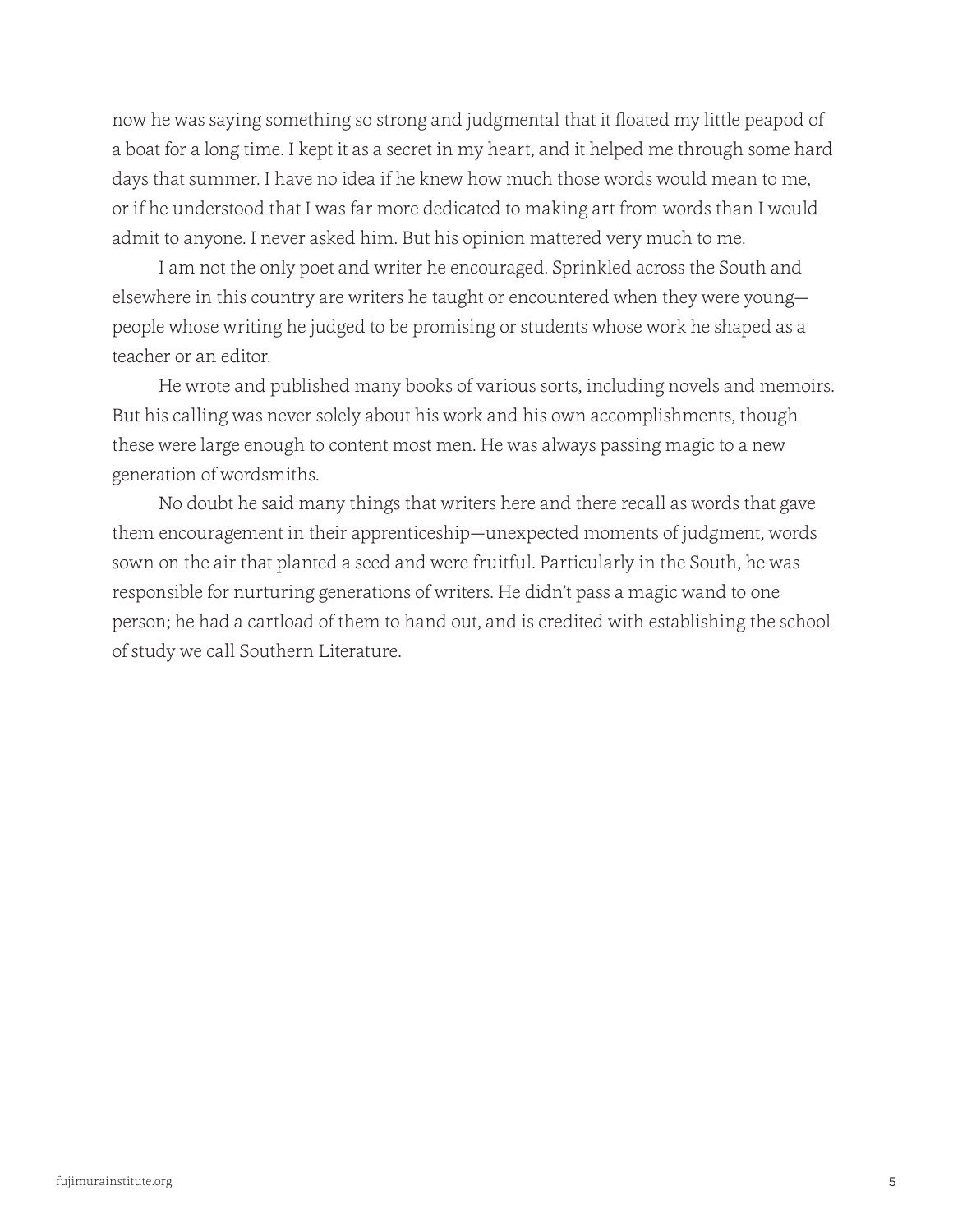#### THE WHEEL OF FORTUNE

3

On the Rider-Waite deck, the riddler Sphinx tops the wheel. Angel, eagle, lion, and bull rule the four corners, as in the black paternoster— 'Matthew, Mark, Luke and John, / Bless the bed that I lie on. Four corners to my bed, / Four angels round my head.'

That friend to my work was to give me a large gift two more times. I see his hand in my life again at the time when I had published three novels but not yet a book of poetry. Today we are awash in new presses and ebooks, and there are many ways to publish a book of poems. Back then it was not so, and I had never been more than a bridesmaid in a major contest. And in truth, I was not very industrious about sending out. He asked to read a manuscript of poems. And then he announced that he had fired the poems off as a submission to Louisiana State University Press. In this way, Claire became my first book of poems in 2003.

Another time, he saved me from the arduous effort of looking for a new agent, a process most writers dread. At the time I had parted from my first agent, perhaps for silly reasons, perhaps not. Even now I am not sure, and I am sorry for having wounded him, and thankful that he found me while my first book was in galleys. My friend wrote to Liz Darhansoff and recommended me as a client; she wrote me and asked for copies of my books. Some short time later, she took me on. Although I have once again parted from an agent, I am entirely grateful for the sweet fact that I have never had to do that miserable thing, search for one.

What a generous man my friend was, making sure of my financial stability, helping my first poetry book to find a publisher, and recommending me to a new agent! Many pleasant things have happened along my path through the publishing world, but this one man was my greatest good luck. One generation to another, he passed on gifts and let me know that he considered my books worthy.

His encouragement and judgment never failed me. I sometimes sent him poems I thought didn't work, and he was always a severe judge, exactly as I wished him to be. Sometimes I sent him ones I thought he would like, and even then he was the only person I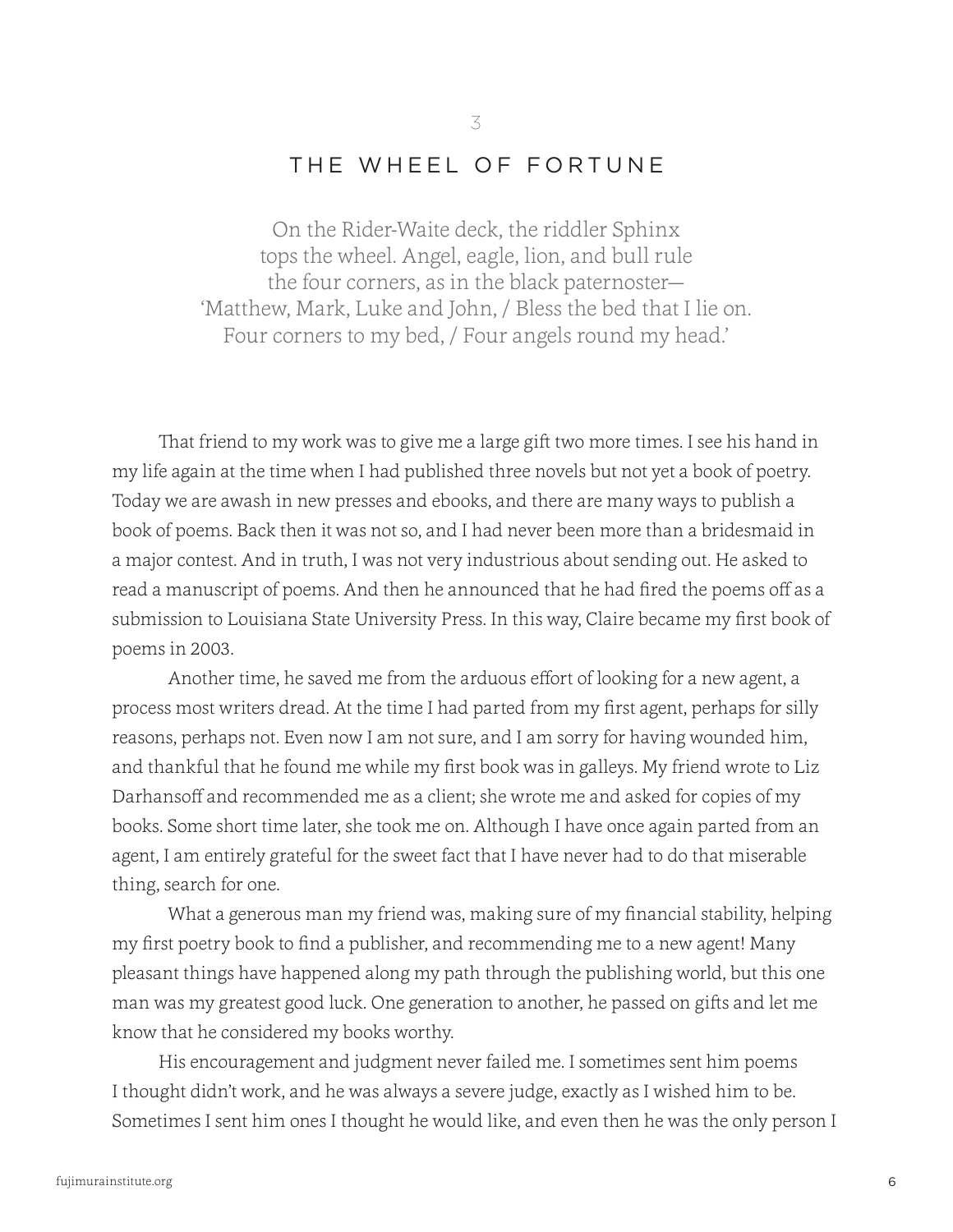knew who would read and give me a useful comment.

Likewise he was always interested in my forays into fiction. He sent me a box of rare books, obscure primary accounts from the Civil War, when I told him that I was writing a story set during the period. He told me funny stories about my Southern compatriots making absurd errors in their own Civil War novels, and suggested that I not read any novels about the era when I said that perhaps I should read some, as I doubted that I had read much more than some children's books and The Red Badge of Courage.

When rereading some of his letters recently, I found one that meant a great deal to me twelve years ago. The time was 2002, and I had sent him the manuscript that, set aside for a long time and then revised once more, would eventually become A Death at the White Camellia Orphanage, published in 2012. I had been feeling disillusioned because Farrar, Straus & Giroux did not want the book. They had published four of my books, all well-reviewed—in the adult division, they had published Catherwood (1996), which sold well until Harper Collins imploded and took down the newly revived Bard imprint where the paperback was appearing. Later they published The Wolf Pit (2001), a book with the peculiar fortune of being delayed until right after 9-11, when the country was thinking about little but grief and terrorism, and FSG appeared to be thinking about little but the same plus Jonathan Franzen, his affront to Oprah, and whether his comments about her choice of "schmaltzy, one-dimensional" books would hurt The Corrections. I had no right, I decided, to feel any loss because so many had died in the attack on the World Trade Center, while I was alive to dream and write another day. Meanwhile, the children's division at FSG had published a Southern literary fantasy for the young adult market, The Curse of the Raven Mocker (2003), and Ingledove would appear in 2005. (During my time with FSG, both my editors departed, in each case leaving one of my books an orphan—a typical situation for writers.)

Despite a lack of push for my books, a degree of bad luck, and an orphaned book, I had somehow imbibed and believed romantic notions about FSG and their foundational myth of nurturing writers and loving high art. Now all those notions were underfoot, specks and fragments of glitter and glass. "The Little Girl Made of Snow," a story from one my favorite books in childhood, The Snow Queen and Other Stories, kept flitting through my mind. The childless old man and old woman who find a snow child in the woods appear to treasure her, but when she is lost and then returned by a red fox, they cheat the fox out of his reward of "a nice fat chicken." The lovely snow girl sees them as she had never seen them before, and while she feels betrayed and perhaps grief-stricken, she flies away to another life, better than what she had with them.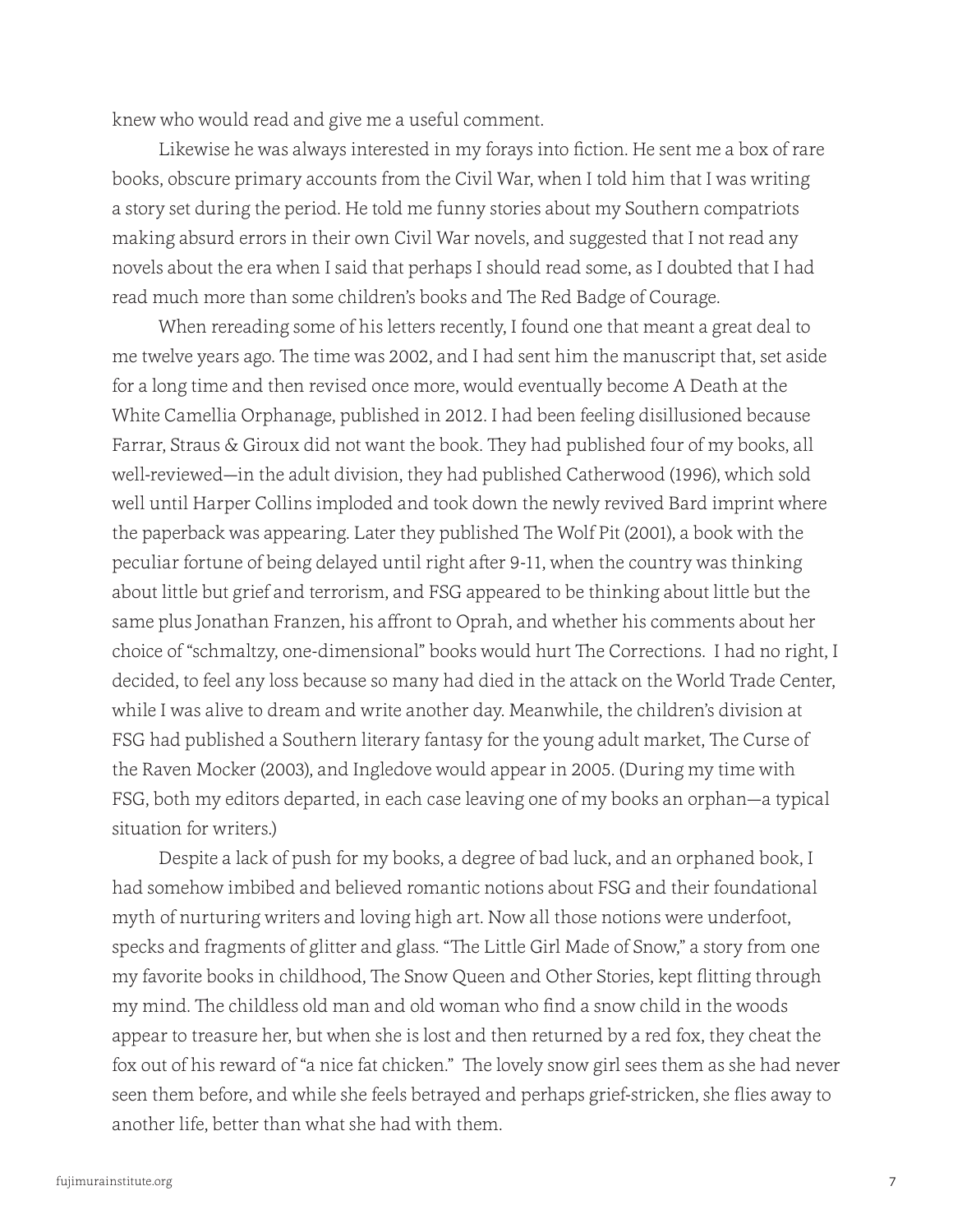The old couple hear her singing in another room,

See, you do not love me well. I must bid you both farewell. You will find you have not caught me. North I'll fly, beyond the water; I am the Snow Girl, Ice King's daughter.

When they go to look, she has skipped away, leaving only a puddle on the floor. The child of snow turned to the cold forest and leaped into the arms of Ice, her father, and Snow, her mother, and was never seen again by the old couple. I felt the story then as a kind of mockery—my own lack of understanding made into a jest and tale.

My friend read the rejected manuscript and then made some suggestions in a letter, closing with these comments: "This is a splendid book, written by a craftsman of the art. Now your agent needs to find a publisher for you who will have the taste to recognize how good this is, and the patience to publish it without immediately having a best seller because it's not Popular Fiction and you, as I've told you again and again, are not a Best-Seller author. In the long run any publisher who will publish Marly Youmans will be building a back-list that will be as valuable as Eudora Welty's or Flannery O' Connor's. So there!" I expect he knew that his comments would be important to me. That I eventually picked up the book again and revised it had a great deal to do with his judgment. By the time I sent it out to the inaugural Mercer Ferrol Sams Award, I no longer had an agent and was not sure I desired one—the world of publishing had changed, and so had I. But the fact that I did not destroy the book had a good deal to do with the moment when I read those words and with the generosity of the man who wrote them.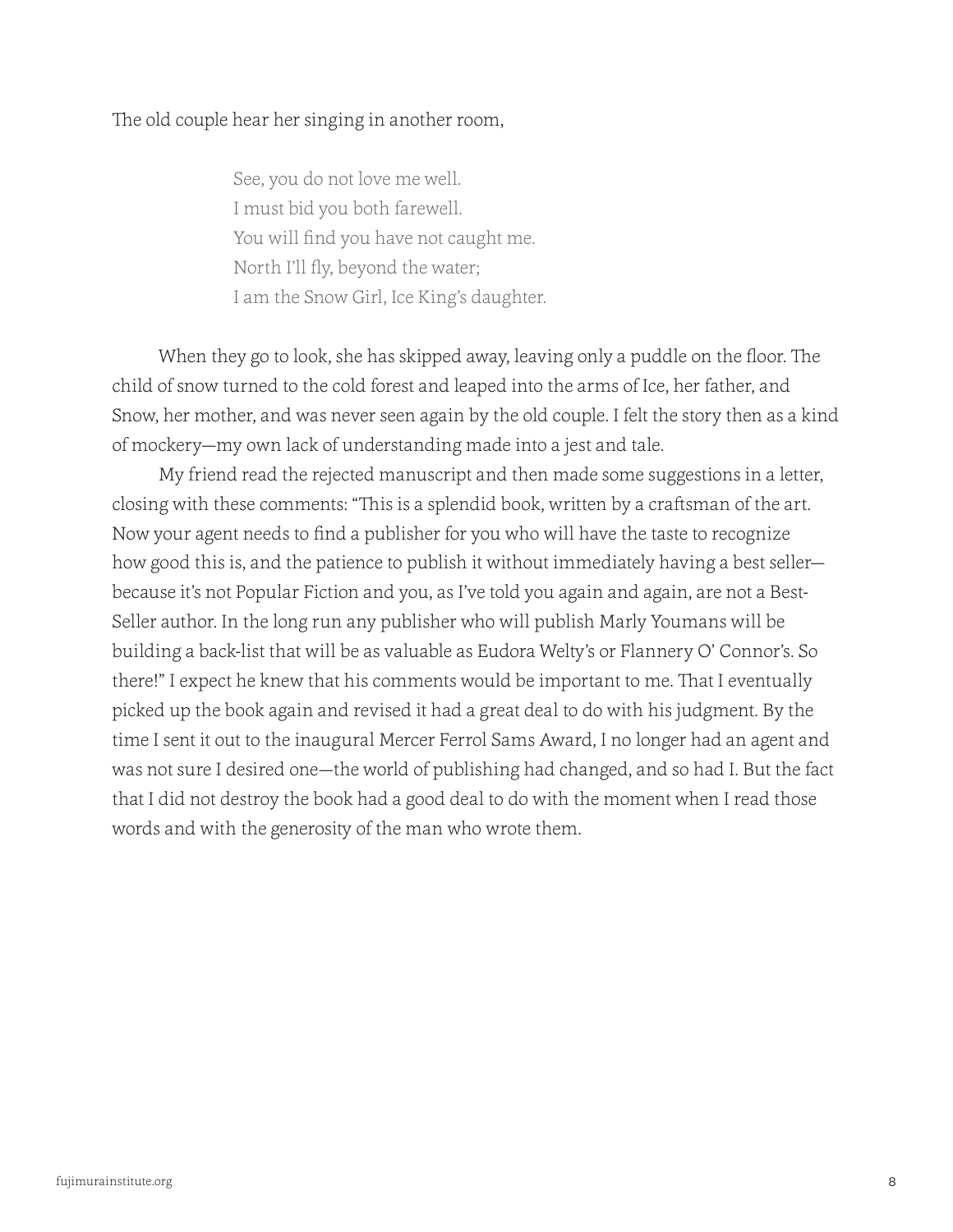#### THE MAGICIAN, AGAIN

4

In the major arcana of the Tarot, the Magician is often seen as the protagonist of a story. The first numbered trump card, he is the sign of new beginnings.

Like a Prospero, every man of power eventually must lay down the emblems of his kingdom—if not by breaking his wand, then by old age or death. In his time, my friend and councilor Louis Rubin played many parts. A Charleston-born Jew, he became a successful journalist, both in the army during World War II and in private life.

Leaving journalism behind, he became a scholar, professor, and writer. He taught many novelists and poets, including John Barth (at Johns Hopkins), Annie Dillard, Lee Smith, Elizabeth Seydel Morgan, Jill McCorkle, and Kaye Gibbons. He founded one of the first programs in creative writing at Hollins College during his time as Chair of the English Department, bringing writers like Robert Penn Warren, William Styron, Eudora Welty, Allen Tate, Flannery O' Connor, Howard Nemerov, and William Golding as writers-inresidence, and hiring poet and writer R. H. W. Dillard, immensely important to the Hollins program. His time as chair saw the founding of the master's degree study in creative writing in 1960. He began The Hollins Critic and the Southern Literary Studies series at Louisiana State University Press.

During his time at the University of North Carolina at Chapel Hill, where he held a chair as University Distinguished Professor, he co-founded the Southern Literary Journal and the Society for the Study of Southern Literature. He wrote or edited more than fifty books—novels, memoirs, and seminal studies in Southern Literature, including bibliographic, historical, and critical works.

Toward the end of his time at the University of North Carolina, he founded Algonquin Books with Shannon Ravenel (Hollins graduate and editor), the two discovering and publishing new writers as well as some of Louis's former students. He continued that work in retirement but also pursued an interest in painting; he had long loved to photograph trains and boats, and in his later years he painted ships and boats and harbors. Once, visiting Chapel Hill, I had the great fun of sitting with Louis in a corner of Somerhill Gallery at one of his openings. As he was famous for deafness, among other things, he